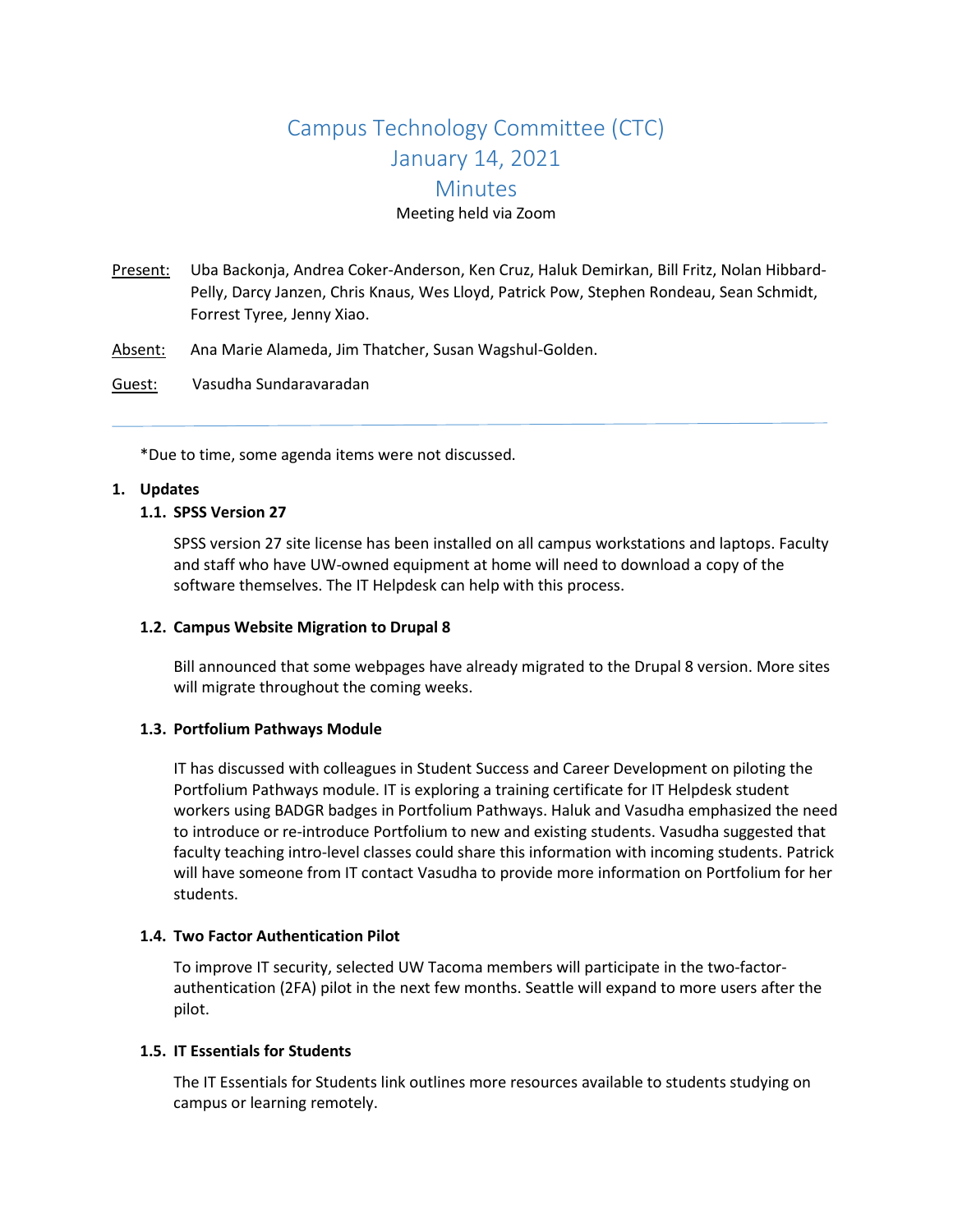#### **1.6. Recent Student Survey**

Based on the results of Bonnie's recent student survey, (1) IT noticed some students have faced challenges in accessing technology services. IT met with Campus Safety & Security to make sure both sides understand their responsibilities. The IT Helpdesk workers would open the building entrance for students wishing to use the lab after 5:00pm. (2) IT has made a short video on how to print remotely. IT Helpdesk student workers have walked several students through how to print. (3) CP-005 Lab will close at 7:30pm from now on. Furthermore, the Self-Study Spaces in CP will stay open until 9:00pm Monday through Thursday this quarter because some Nursing students would like to take their synchronous classes on campus.

# **1.7. IT Facebook and Instagram Accounts**

Hoping to reach more students, we have recently added Facebook (FB) and Instagram (IG) to the IT website.

# **1.8. PDF Remediation and Panopto Captioning**

Once again, Multimedia Production Services will assist faculty, staff and students with remediation of their PDFs to make them more accessible. We will continue to help revise closed captions in Panopto as well.

# **1.9. EDUCAUSE 2020 Student Technology Report: Supporting the Whole Student**

Patrick reviewed Figure 10 titled The Most Important Technological Features for Studying. He highlighted how UW Tacoma is addressing the highest level concerns by providing laptops and hotspots for student checkout. In addition, WiFi has been provided in the Cragle lot for students to study in their cars.

- **2. Discussion on Immediate and Medium Term Support (Spring, Summer, and Fall Quarter 2021) 2.1. Do you have to teach more, less or same number of students in Fall Quarter and currently?**
	- **2.2. Are you working at home most of the time? Are you required to work on campus regularly because your department is providing in person services to students?**
	- **2.3. Do you have adequate tools to teach and/or perform your work? Do you need/want to adopt any new digital tools?**
	- **2.4. Besides Canvas, Zoom and email, how do you communicate with students? Do you think social media, face-to-face Zoom meetings, and other digital tools are helping you, your colleagues, and your students to work effectively without in person social interaction?**
	- **2.5. Do your students have the adequate tools and (training/preparation) needed to learn remotely (synchronously and asynchronously)?**
	- **2.6. When the pandemic is over, do you prefer to work on campus, teach in the classroom, 100% online, hybrid or other ways?**